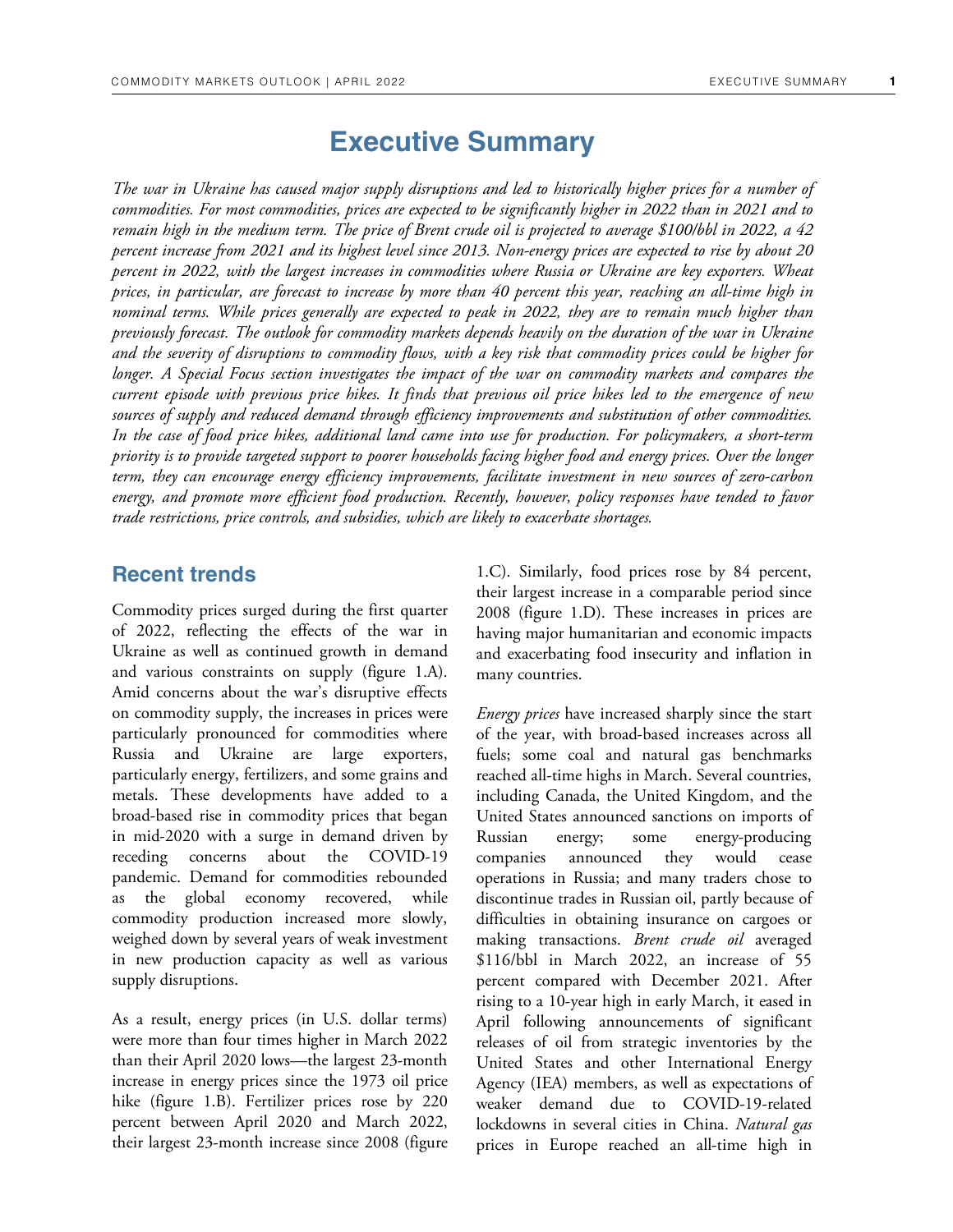#### **FIGURE 1 Commodity price developments**

Commodity prices rose sharply following the start of the war in Ukraine, adding to the broader post-COVID-19 rally. Price increases during April 2020 to March 2022 were the largest for any equivalent 23-month period since 1973 for energy, and since 2008 for fertilizers and food.



Note: All prices in U.S. dollar terms.

A. Monthly data. Last observation is March 2022.

B.-D. Charts show the percent change in monthly price indices over a 23-month period. This facilitates comparison of the April 2020 trough with the most recent data (March 2022). Due to data limitations, prior to 1979 the energy price change is proxied using the crude oil price change.

> March, reflecting fears of disruption to imports from Russia. U.S. natural gas prices rose by almost a third in March relative to December 2021, in part reflecting increased demand for U.S. exports of liquefied natural gas. *Coal prices* also reached an all-time high in March due to increased demand for it as a substitute for natural gas in electricity generation.

> Most *non-energy prices* have risen since the start of 2022, with particularly large increases for fertilizers, nickel, oilseeds, and wheat. Among *agricultural commodities*, wheat prices saw a very steep increase, and were almost 30 percent higher in March compared to December 2021. Most edible oil prices have increased sharply this year, partly owing to production shortfalls in South America as well as disruptions to Ukraine's

sunflower seed oil exports. In contrast, rice prices saw only a modest increase, reflecting ample supplies in China and India. Fertilizer prices also increased sharply during 2022Q1, partly reflecting the surge in natural gas and coal prices, as both are key inputs into fertilizer production.

The *metals and minerals index* rose 13 percent in 2022Q1 (q/q) and is now 24 percent higher than a year ago. Nickel prices rose 35 percent in the quarter, chiefly due to a short squeeze that led the London Metal Exchange to halt trading in the metal for several days in mid-March. Aluminum and iron ore prices also saw large increases, reflecting Russia's importance in supply.

### **Outlook and risks**

Commodity markets are facing an unprecedented array of pressures, lifting some prices to all-time highs, particularly for commodities where Russia or Ukraine is a key exporter (figure 2.A). These conditions may persist for three reasons. First, increased prices for one commodity typically induce substitution in demand toward other commodities, thereby alleviating the original price pressures. There is less scope for substitution today, however, because the increases in prices over the past year have been large and broadbased. For example, in the case of energy, crude oil is now one of the cheapest fuels per unit of energy, a notable difference from earlier energy price hikes when coal and natural gas were much cheaper.

Second, the increases in prices of some commodities have pushed up the production costs of other commodities. For example, rising energy prices increase the cost of inputs to agriculture production, such as fuel and fertilizers. Similarly, increasing energy prices drive up the cost of extracting and refining metal ores, particularly for aluminum, iron ore, and steel. In turn, higher metal prices increase the cost of renewable energy technologies.

The broader increase in inflation, globally, is also raising the costs of production of commodities, including through higher wages, higher transportation and storage costs, and, as interest rates increase, higher costs of borrowing.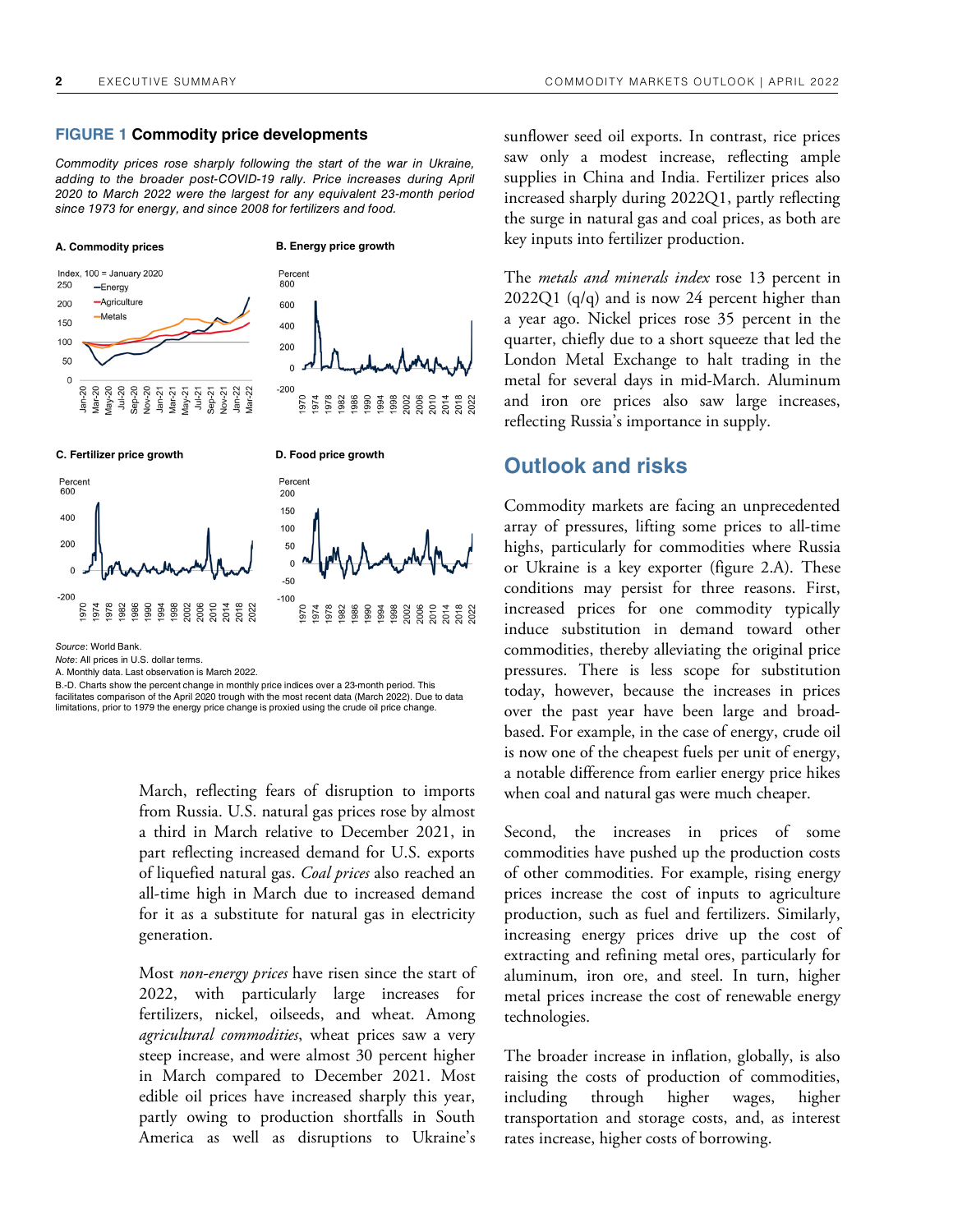Third, many governments have responded to high fuel prices with tax cuts and subsidies. While these policies may somewhat alleviate the immediate impact of price hikes, they do not provide large benefits to vulnerable groups and may actually exacerbate the underlying issue by increasing energy demand.

Most commodity prices are expected to be sharply higher in 2022 than in 2021 and to remain elevated in 2023-24 compared to their levels over the past five years (figure 2.B). Energy and nonenergy prices are forecast to rise by 50 and 20 percent in 2022, respectively, before pulling back somewhat in 2023 and settling at much higher levels than in the previous forecast.

While the outlook for commodity markets depends heavily on the duration of the war in Ukraine and the extent of sanctions, it is assumed that the channels through which commodity markets have been affected are likely to persist. Changes in commodity trade patterns are expected to continue even after the war ends. The possibility of further outbreaks of COVID-19 in China, alongside a broader slowdown in global growth, present downside risks for prices.

Among energy commodities, Brent crude oil prices are expected to average \$100/bbl in 2022, an increase of 42 percent compared to 2021 (figure 2.C). Russia's energy exports are expected to be severely disrupted as many countries seek alternative suppliers. Declining supply from Russia, however, is being partially offset by inventory releases and diversion of exports to other countries. Prices are expected to average \$92/bbl in 2023 as supply disruptions ease and production rises outside Russia, while demand is likely to grow more slowly than previously expected. The disruptions resulting from the war are likely to have a lasting impact on Russia's oil production due to the exit of foreign oil companies, weaker investment, and reduced access to foreign technology.

Natural gas and coal prices are also expected to be significantly higher in 2022, with natural gas prices in Europe projected to be more than double their 2021 levels. Coal prices are forecast to

#### **FIGURE 2 Commodity markets outlook**

Most commodity prices are expected to see big increases in 2022 and remain high in the medium term, with price increases particularly large for commodities where Russia and Ukraine are key exporters, including energy and some grains. Brent crude oil prices are expected to average \$100/bbl in 2022, an increase of 42 percent compared to 2021. There are some alternatives to Russian oil supply, including inventories, and additional production by other producers.

**[A. Russia and Ukraine's share of B. Commodity price forecasts](https://thedocs.worldbank.org/en/doc/24e8d315b8229b791ea61e0fa09b28d0-0350012022/related/CMO-April-2022-executive-summary.xlsx)  commodity exports** 





**C. Brent crude oil price forecasts D. Alternative sources of oil** 



Sources: Bloomberg; BP Statistical Review; Energy Information Administration; International Energy Agency; UN Comtrade; U.S. Department of Agriculture; World Bank.

A. Data for energy and food are trade volumes while metals and minerals are trade values. Fertilizers are phosphate rock and potash minerals, and ammonia-based non-minerals. Data are for 2020. B. Data show commodity price forecasts shown in table 1.

C. Shaded areas indicate forecasts. "Consensus" refers to the March 2022 consensus surve "Futures" refers to the March 22, 2022 futures price. "EIA" refers to the EIA's Brent crude oil forecast (April 2022 STEO report).

D. Figure shows Russian exports of oil and oil products prior to the war in Ukraine and alternative sources of supply. Inventory releases refer to the current announced release of oil by IEA members including the United States. Estimates for production are author calculations based on the IEA's "Oil Market Report—April 2022." OPEC spare capacity refers to Iraq, Saudi Arabia, and UAE only.

average just over 80 percent higher in 2022 relative to 2021. As with crude oil, natural gas prices are expected to ease in 2023 as new supplies come on stream, including additional terminals for liquefied natural gas. Lower natural gas demand, and increased investment in renewable energy sources will also dampen prices.

There is a material risk that energy prices could increase much more than forecast, especially if EU sanctions on Russian energy are broadened. This could lead to significant market disruptions.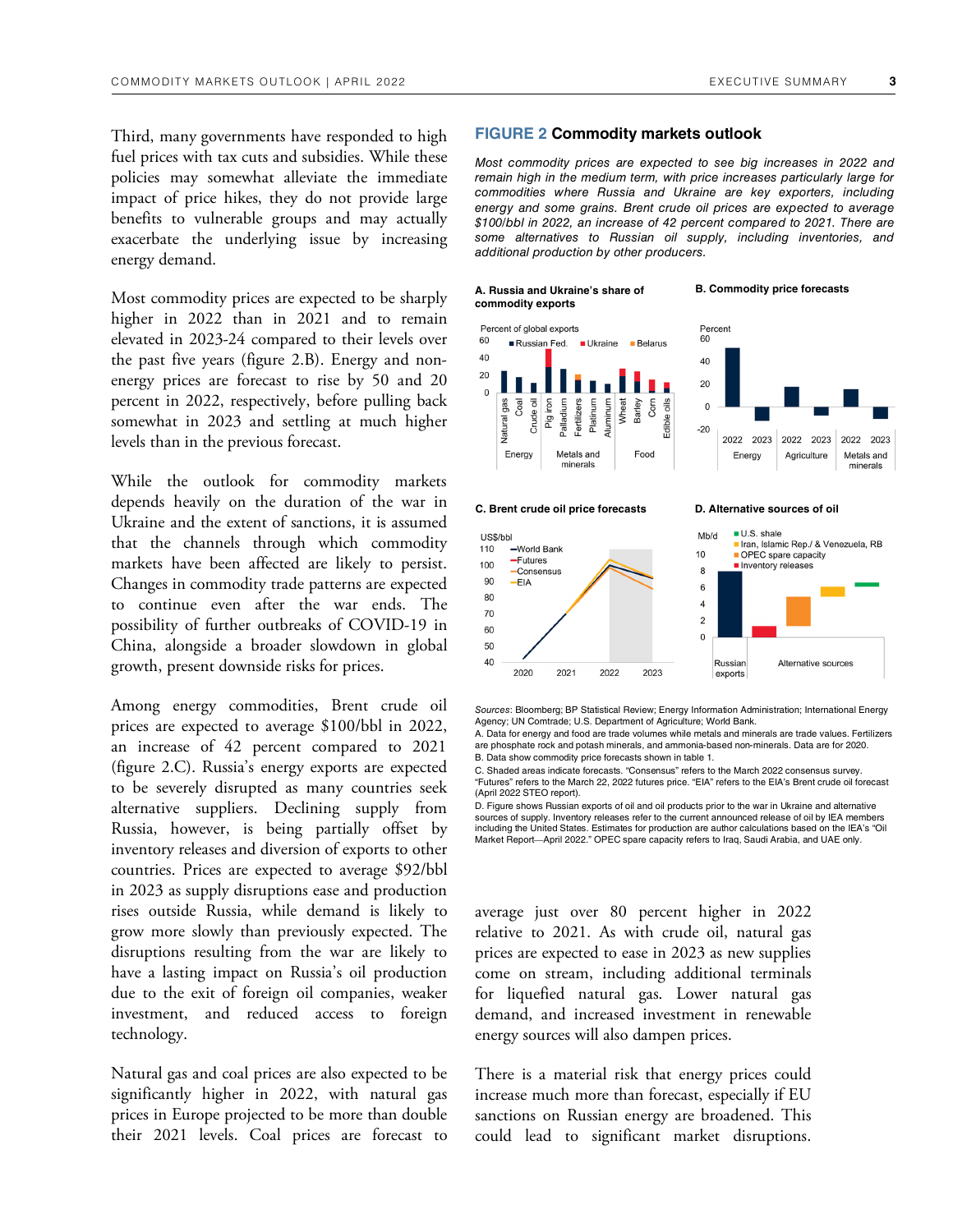While there is scope for some diversion of Russia's energy exports to countries that are not imposing sanctions, these will be limited by the availability of infrastructure and involve higher transport costs. This is particularly the case for Russian natural gas, which is chiefly exported via pipelines to Europe. In the case of oil, there are some alternatives to Russian exports, including inventories and additional production by other producers (figure 2.D). However, there are concerns that OPEC spare capacity may be less than currently estimated, as evidenced by recently limited supply responses to increased prices. In addition, the U.S. shale industry faces constraints to significantly increasing output further, including shortages of labor and other inputs.

Agricultural prices are forecast to rise by 18 percent this year, reflecting war-related supply disruptions in Ukraine and Russia and higher costs of inputs, including fuel, chemicals, and fertilizers. The war has already disrupted exports from Ukraine and will severely interrupt agricultural production in 2022, including production of maize, barley, and sunflower seed oil, which are typically planted in the spring. Also, in Russia, the lack of access to agricultural inputs, such as seeds and farm machinery, could reduce agricultural production.

Accordingly, the projected 2022 increase in the agriculture price index reflects surges in wheat and maize prices. Agricultural prices are expected to fall back in 2023, reflecting increased supplies from the rest of the world, particularly wheat from Argentina, Brazil, and the United States. Nonetheless, agricultural prices in 2023-24 will remain well above previous forecasts, and could be subject to further upward pressures if input costs rise further. In particular, the sharp rise in fertilizer prices could lead to a reduction in their use, particularly in EMDEs, which could lower agricultural yields.

Metal prices are projected to increase by about 16 percent in 2022 relative to 2021 and ease somewhat in 2023, while remaining at historically elevated levels. Nickel and aluminum prices are expected to increase by 52 and 38 percent,

respectively, reflecting Russia's outsize role as a supplier in these markets as well as the energyintensive nature of aluminum production. Upside risks to the price forecast relate to the possibility of worsening geopolitical tensions. On the downside, a prolonged period of lockdowns in China could reduce metal demand and hence prices.

## **Special Focus: The impact of the war in Ukraine on commodity markets**

The war in Ukraine has been a major shock to global commodity markets. The supply of several commodities has been disrupted, leading to sharply higher prices, particularly for energy, fertilizers, and some grains. This *Special Focus* compares the current rise in prices with earlier oil and food price hikes in the 1970s and in 2008-09. Previous price hikes resulted in the emergence of new sources of supply for both oil and food. In the case of oil, price hikes also led to sustained reductions in demand as a result of substitution to other fuels and improvements in energy efficiency, facilitated by government policies.

These episodes offer lessons for the current price hike. In the short term, supply disruptions and higher food and energy prices will raise inflation and policymakers will need to mitigate their impact on poorer households. The long-term effects of the war on commodity markets will depend on how extensively commodity trade is diverted, how much demand is reduced, and whether new supplies emerge.

Policymakers can take action to accelerate structural changes that alleviate upward pressure on energy prices, including promoting energy efficiency and incentivizing new low-carbon sources of energy production. These policies would also protect economies from future energy price volatility and accelerate the transition away from fossil fuels, helping to achieve climate change goals. At present, however, many governments have focused on trade restrictions, price controls, and subsidies, which can be expensive and often exacerbate supply shortfalls and price pressures.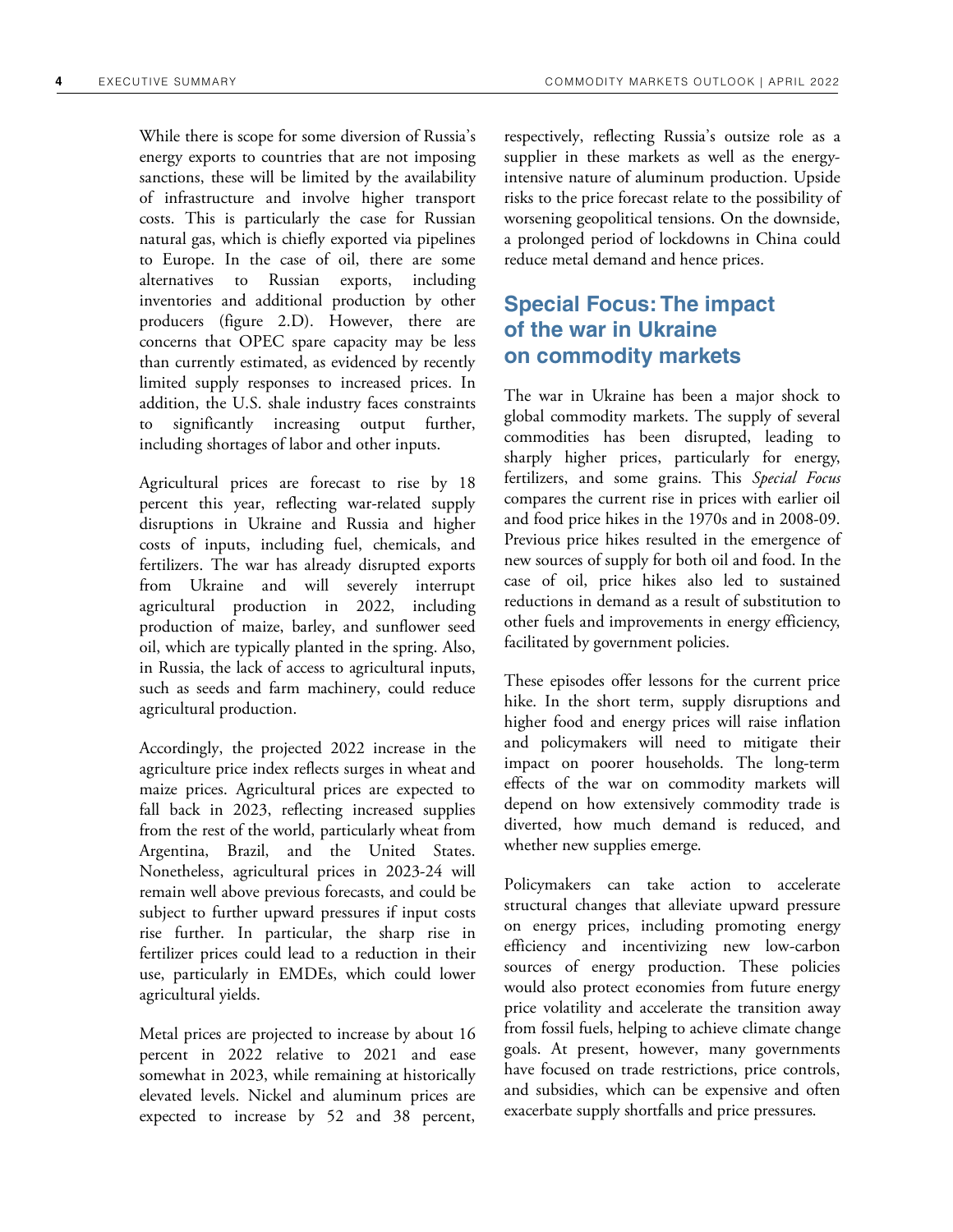### **TABLE 1 World Bank Commodities Price Forecast (nominal U.S. dollars)**

| <b>TWORD Dark Commodities Frice Forecast (Hommal O.S. Gonals)</b> |               |       |                   |            |            |            |        | Percent change from<br>previous year | Differences in levels<br>from October 2021<br>projections |            |  |
|-------------------------------------------------------------------|---------------|-------|-------------------|------------|------------|------------|--------|--------------------------------------|-----------------------------------------------------------|------------|--|
| <b>Commodity</b>                                                  | <b>Unit</b>   | 2020  | 2021              | 2022f      | 2023f      | 2024f      | 2022f  | 2023f                                | 2022f                                                     | 2023f      |  |
| Price indices in nominal U.S. dollars (2010=100)                  |               |       |                   |            |            |            |        |                                      |                                                           |            |  |
| Energy a/                                                         |               | 52.7  | 95.4              | 143.6      | 125.8      | 110.8      | 50.5   | $-12.4$                              | 91.7                                                      | 30.6       |  |
| <b>Non-Energy Commodities</b>                                     |               | 84.4  | 112.0             | 133.5      | 121.7      | 117.8      | 19.2   | $-8.8$                               | 49.4                                                      | 11.5       |  |
| <b>Agriculture</b>                                                |               | 87.5  | 108.7             | 127.9      | 118.0      | 117.8      | 17.6   | $-7.7$                               | 40.8                                                      | 11.7       |  |
| <b>Beverages</b>                                                  |               | 80.4  | 93.5              | 103.5      | 99.7       | 100.2      | 10.8   | $-3.7$                               | 23.1                                                      | 8.7        |  |
| Food                                                              |               | 93.1  | 121.8             | 149.7      | 134.2      | 133.5      | 22.9   | $-10.4$                              | 57.2                                                      | 15.7       |  |
| Oils and Meals                                                    |               | 89.8  | 127.1             | 164.9      | 141.9      | 140.6      | 29.8   | $-14.0$                              | 75.1                                                      | 16.2       |  |
| Grains                                                            |               | 95.3  | 123.8             | 149.0      | 133.6      | 132.6      | 20.4   | $-10.4$                              | 55.9                                                      | 19.0       |  |
| Other food                                                        |               | 95.5  | 113.1             | 130.3      | 124.8      | 125.1      | 15.2   | $-4.3$                               | 34.8                                                      | 12.2       |  |
| <b>Raw Materials</b>                                              |               | 77.6  | 84.5              | 87.2       | 87.8       | 88.4       | 3.2    | 0.7                                  | 9.6                                                       | 3.6        |  |
| Timber                                                            |               | 86.4  | 90.4              | 86.4       | 89.5       | 90.8       | $-4.5$ | 3.7                                  | 0.0                                                       | $-1.7$     |  |
| Other raw materials                                               |               | 67.9  | 78.0              | 88.1       | 85.9       | 85.9       | 12.9   | $-2.5$                               | 20.2                                                      | 9.2        |  |
| <b>Fertilizers</b>                                                |               | 73.2  | 132.2             | 223.7      | 198.3      | 168.5      | 69.3   | $-11.4$                              | 150.5                                                     | 82.2       |  |
| Metals and Minerals b/                                            |               | 79.1  | 116.4             | 134.8      | 120.6      | 112.1      | 15.8   | $-10.5$                              | 55.7                                                      | 3.1        |  |
| Base Metals c/                                                    |               | 80.2  | 117.7             | 143.9      | 131.9      | 123.8      | 22.2   | $-8.3$                               | 63.7                                                      | 13.3       |  |
| <b>Precious Metals</b>                                            |               | 133.5 | 140.2             | 144.4      | 131.5      | 127.0      | 3.0    | $-8.9$                               | 10.9                                                      | $-8.7$     |  |
|                                                                   |               |       |                   |            |            |            |        |                                      |                                                           |            |  |
| Price data in nominal U.S. dollars                                |               |       |                   |            |            |            |        |                                      |                                                           |            |  |
| Energy                                                            |               |       |                   |            |            |            |        |                                      |                                                           |            |  |
| Coal, Australia                                                   | \$/mt         | 60.8  | 138.1             | 250.0      | 170.0      | 154.7      | 81.1   | $-32.0$                              | 130.0                                                     | 80.0       |  |
| Crude oil, Brent                                                  | \$/bbl        | 42.3  | 70.4              | 100.0      | 92.0       | 80.0       | 42.0   | $-8.0$                               | 26.0                                                      | 27.0       |  |
| Natural gas, Europe                                               | \$/mmbtu      | 3.2   | 16.1              | 34.0       | 25.0       | 22.3       | 111.0  | $-26.5$                              | 21.4                                                      | 15.8       |  |
| Natural gas, U.S.                                                 | \$/mmbtu      | 2.0   | 3.9               | 5.2        | 4.8        | 4.7        | 35.0   | $-7.7$                               | 1.2                                                       | 0.9        |  |
| Liquefied natural gas, Japan                                      | \$/mmbtu      | 8.3   | 10.8              | 19.0       | 14.0       | 13.3       | 76.6   | $-26.3$                              | 7.6                                                       | 4.0        |  |
| <b>Non-Energy Commodities</b>                                     |               |       |                   |            |            |            |        |                                      |                                                           |            |  |
| <b>Agriculture</b>                                                |               |       |                   |            |            |            |        |                                      |                                                           |            |  |
| <b>Beverages</b>                                                  |               |       |                   |            |            |            |        |                                      |                                                           |            |  |
| Cocoa                                                             | \$/kg         | 2.37  | 2.43              | 2.45       | 2.50       | 2.53       | 1.0    | 2.0                                  | 0.00                                                      | 0.00       |  |
| Coffee, Arabica                                                   | $\frac{f}{g}$ | 3.32  | 4.51              | 5.50       | 5.25       | 5.23       | 21.9   | $-4.5$                               | 1.30                                                      | 1.10       |  |
| Coffee, Robusta                                                   | $\frac{f}{g}$ | 1.52  | 1.98              | 2.30       | 2.00       | 2.02       | 16.1   | $-13.0$                              | 0.30                                                      | 0.10       |  |
| Tea, average                                                      | $\frac{f}{g}$ | 2.70  | 2.69              | 2.65       | 2.55       | 2.58       | $-1.4$ | $-3.8$                               | 0.05                                                      | 0.00       |  |
| Food                                                              |               |       |                   |            |            |            |        |                                      |                                                           |            |  |
| <b>Oils and Meals</b>                                             |               |       |                   |            |            |            |        |                                      |                                                           |            |  |
| Coconut oil                                                       | \$/mt         | 1,010 | 1,636             | 2,200      | 1,900      | 1,882      | 34.4   | $-13.6$                              | 640                                                       | 330        |  |
| Groundnut oil                                                     | $\frac{m}{2}$ | 1,672 |                   | 2,300      | 1,900      | 1,908      |        | $-17.4$                              | 350                                                       | $-100$     |  |
| Palm oil                                                          | \$/mt         | 752   | $\cdots$<br>1,131 | 1,650      | 1,400      | 1,372      | 45.9   | $\ldots$<br>$-15.2$                  | 575                                                       | 350        |  |
| Soybean meal                                                      | \$/mt         | 394   | 481               | 590        | 550        | 548        | 22.7   | $-6.8$                               | 100                                                       | 75         |  |
| Soybean oil                                                       | $\frac{m}{2}$ | 838   | 1,385             | 1,800      | 1,400      | 1,400      | 29.9   | $-22.2$                              | 375                                                       | 50         |  |
| Soybeans                                                          | \$/mt         | 407   | 583               | 700        | 600        | 596        | 20.0   | $-14.3$                              | 115                                                       | 50         |  |
| Grains                                                            |               |       |                   |            |            |            |        |                                      |                                                           |            |  |
| Barley                                                            | \$/mt         | 98    |                   | 165        | 150        | 149        |        | $-9.1$                               | 47                                                        | 35         |  |
| Maize                                                             | \$/mt         |       | $\ldots$          |            | 280        |            | 19.4   | $\sim$                               |                                                           |            |  |
|                                                                   |               | 165   | 260               | 310<br>425 |            | 278<br>423 |        | $-9.7$                               | 85<br>25                                                  | 45         |  |
| Rice, Thailand, 5%<br>Wheat, U.S., HRW                            | $\frac{m}{2}$ | 497   | 458               |            | 415<br>380 |            | $-7.3$ | $-2.4$                               |                                                           | $\sqrt{5}$ |  |
|                                                                   | \$/mt         | 232   | 315               | 450        |            | 370        | 42.7   | $-15.6$                              | 200                                                       | 135        |  |
| <b>Other Food</b>                                                 |               |       |                   |            |            |            |        |                                      |                                                           |            |  |
| Bananas, U.S.                                                     | $\frac{f}{g}$ | 1.22  | 1.21              | 1.28       | 1.25       | 1.25       | 6.2    | $-2.3$                               | 0.04                                                      | 0.00       |  |
| Meat, beef                                                        | $\frac{f}{g}$ | 4.67  | 5.39              | 6.20       | 5.80       | 5.82       | 15.1   | $-6.5$                               | 0.75                                                      | 0.45       |  |
| Meat, chicken                                                     | $\frac{f}{g}$ | 1.63  | 2.26              | 3.20       | 3.00       | 2.98       | 41.8   | $-6.3$                               | 0.95                                                      | 0.80       |  |
| Oranges                                                           | \$/kg         | 0.60  | 0.65              | 0.75       | 0.75       | 0.75       | 14.9   | 0.0                                  | 0.07                                                      | 0.05       |  |
| Shrimp                                                            | \$/kg         | 12.67 | 13.70             | 14.50      | 14.80      | 15.04      | 5.8    | 2.1                                  | $-0.50$                                                   | 0.30       |  |
| Sugar, World                                                      | $\frac{f}{g}$ | 0.28  | 0.39              | 0.39       | 0.38       | 0.38       | 0.1    | $-2.6$                               | 0.02                                                      | 0.00       |  |